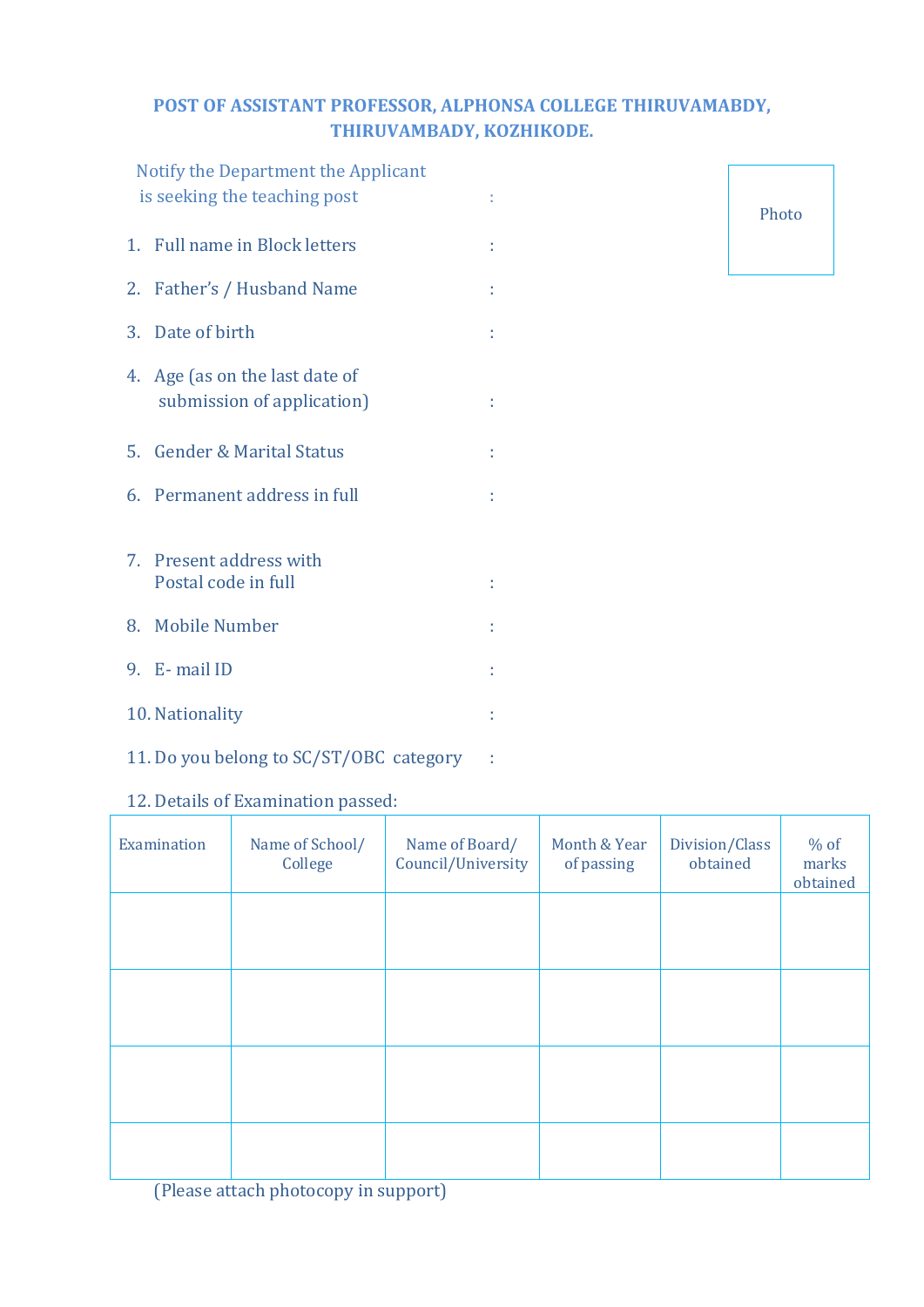# 13. Whether qualified UGC-JRF/NET/SLET/SET:

### (If yes, indicate the year, and attach a photocopy of the certificate)

# 14. Teaching experience :

| Sl.<br>N <sub>o</sub> | Post(s) held | Name of College /<br>Institution | Period of service<br>To<br>From |  | Nature of<br>Appointment | Reason of<br>leaving |
|-----------------------|--------------|----------------------------------|---------------------------------|--|--------------------------|----------------------|
|                       |              |                                  |                                 |  |                          |                      |
|                       |              |                                  |                                 |  |                          |                      |
|                       |              |                                  |                                 |  |                          |                      |
|                       |              |                                  |                                 |  |                          |                      |

# 15. Research Experience :

## 16. Seminar /Workshop / Conference attended :

| Sl.<br>N <sub>o</sub> | Year | Name of event indicating<br>participation level (paper<br>presentation etc.) | Details of presentation |
|-----------------------|------|------------------------------------------------------------------------------|-------------------------|
|                       |      |                                                                              |                         |
|                       |      |                                                                              |                         |
|                       |      |                                                                              |                         |
|                       |      |                                                                              |                         |

## 17. Prizes and Awards received :

- a)
- b)
- c)
- d)

#### 18. Extra-Curricular activities :

- a)
- b)
- c)
- 
- d)

.